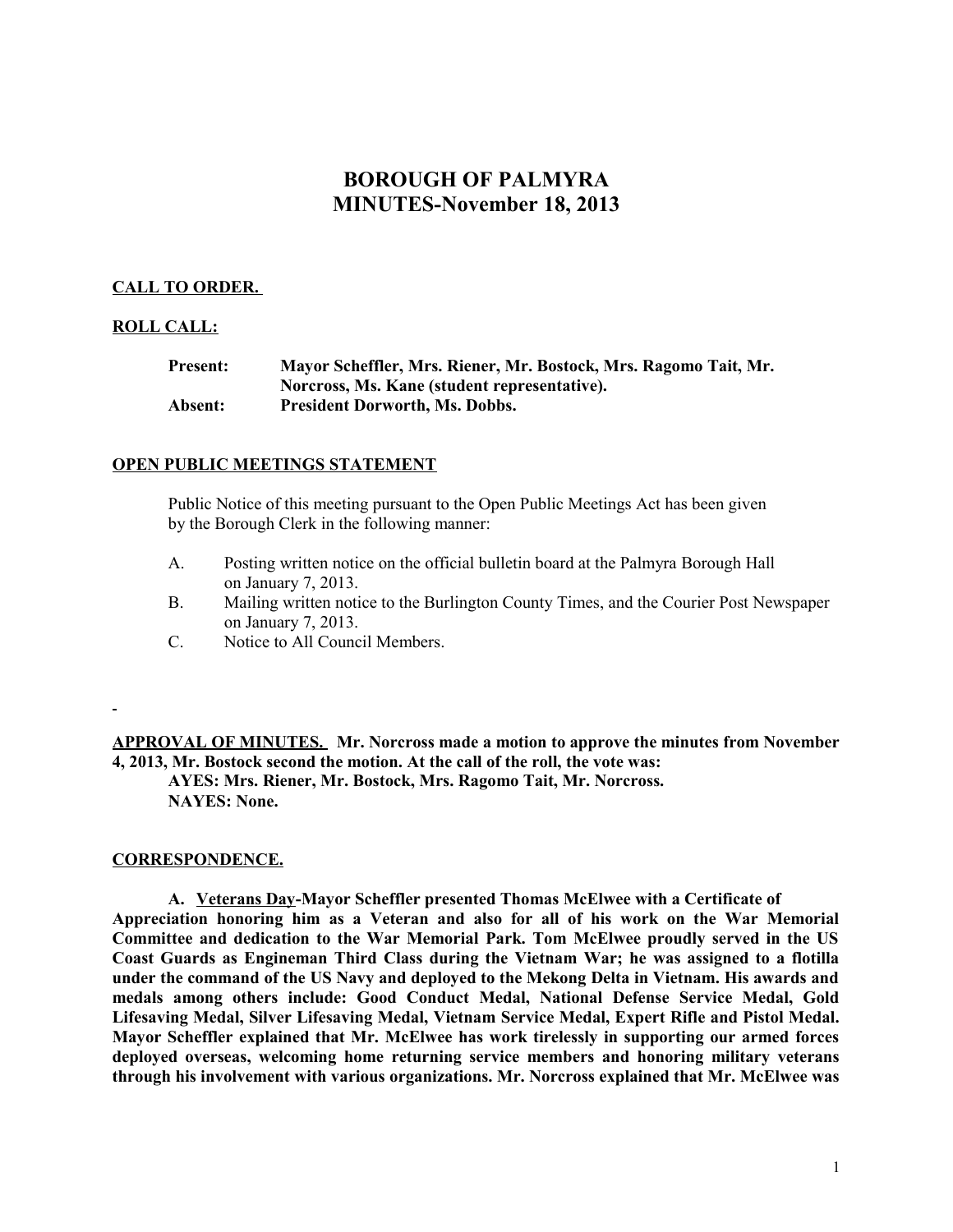**one of the original members of the War Memorial Committee and that he would like to thank all veterans.**

# **PROFESSIONAL UPDATES.**

**Environmental Resolutions-William Kirchner review the resolution for award of engineering services for the sludge thickening project and change order for Parry Avenue.** 

**ORDINANCES ON FIRST READING. (public hearing-December 16, 2013). Mayor Scheffler informed council that due to the ordinance having to go in front of the State Local Board of Finance, the meeting for December will be held on December 16th instead of December, since the Board does not meet until December 11th. The consensus of council agreed to hold the December meeting on December 16th at 7pm.** 

**A. Ordinance 2013-29, An Ordinance Of The Borough Of Palmyra Providing For**

**Improvements To And The Acquisition Of Equipment For Use By The Borough's Sewer Utility, Appropriating \$4,529,000 Therefor, Authorizing The Issuance OF \$4,529,000 In Sewer Utility Bonds Or Notes Of The Borough To Finance The Same. Mayor Scheffler read the title into the record. This ordinance allows for the funding for equipment and vehicles for the sewer department as well as the project for the sludge thickening and improvements to the sewer plant. Mr. Norcross made a motion to adopt the ordinance on first reading, Mrs. Riener second the motion. At the call of the roll, the vote was:**

**AYES: Mrs. Riener, Mr. Bostock, Mrs. Ragomo Tait, Mr. Norcross.**

**NAYES: None. The ordinance was adopted on first reading and will be heard on second and final reading at the council meeting of December 16, 2013 at 7pm.** 

**NEW BUSINESS. Consent Agenda- Items A-H will be enacted as a single motion, if any resolution needs additional discussion it will be removed from the consent agenda and voted on separately. Mayor Scheffler read the titles into the record. Mr. Norcross made a motion to approve the consent agenda, Mr. Bostock second the motion. At the call of the roll, the vote was:**

> **AYES: Mrs. Riener, Mr. Bostock, Mrs. Ragomo Tait, Mr. Norcross. NAYES: None.**

**A. Resolution 2013-242, Resolution Awarding Contract To Premier Environmental Solutions LLC For Disposal Of Leaves In The Amount Of \$6.00 Per Yard Expiring December 31, 2013.** 

**B. Resolution 2013-243, Resolution Awarding Engineering Services For The Sludge Thickening And Odor Control Project To Environmental Resolutions Inc. In The Amount Of \$250,000.**

**C. Resolution 2013-244, Resolution Authorizing The Cancellation Of Taxes For A Totally Disabled Veteran For Carlton and Hannah Lindsay Located At Block 134, Lot 12 Tax Year 2013 And Thereafter and Refunding Taxes Paid.**

**D. Resolution 2013-245, Resolution Authorizing A Change Order For Parry Avenue-Phase II To F & P Contractors In The Amount Of \$5,745.11.**

**E. Resolution 2013-246, Resolution Of The Borough Council Of Palmyra Authorizing The Sale Of Property No Longer Needed For Public Use On An Online Auction. (1979 Dodge Pick Up)**

**F. Resolution 2013-247, Resolution Authorizing The Sale Of Abandoned Bicycles By The Borough Of Palmyra Police Department On December 1, 2013.**

**G. Resolution 2013-248, Resolution Authorizing The Payment Of Bills For The Month Of**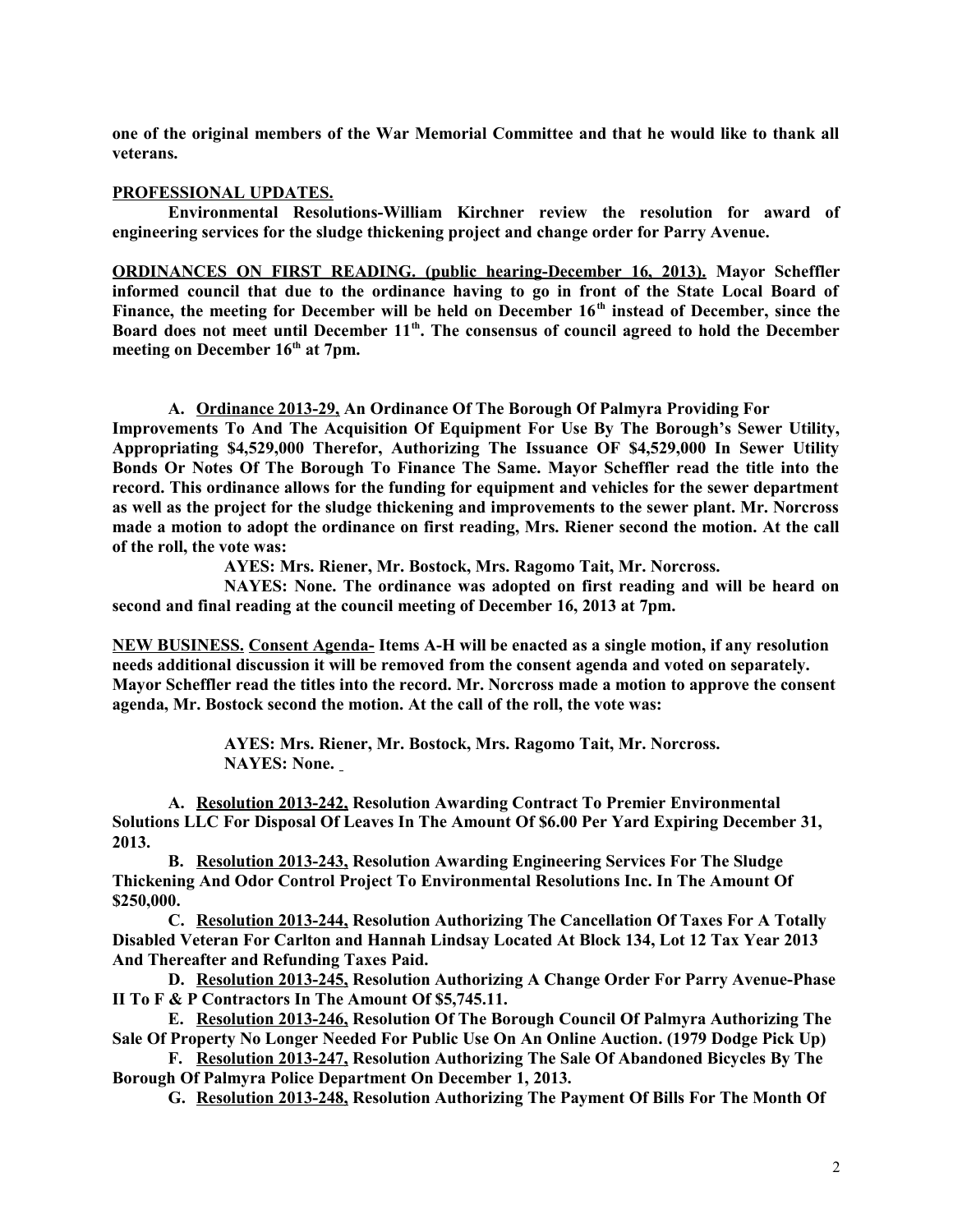**October, 2013 In The Amount Of \$184,406.67.**

**H. Resolution 2013-249, Resolution Authorizing Application To The Local Finance Board Pursuant To N.J. S.A. 40A: 2-7 and N.J. S. A. 58:11B-9**

# **COMMITTEE REPORT.**

**Public Buildings and Grounds-Mr. Norcross reported that Legion Field has a new scoreboard that was provided by donations.**

**Public Events.-Mrs. Ragomo Tait reported that there will be tree lighting on December 6th and Santa will come to town. A movie night will be held at the Community Center on December 20th . Land Use Board, Shade Tree- Mrs. Reiner reported that the Shade Tree Committee has completed a planting of the trees for the year. The Land Use Board did not meet in October. Public Safety- Chief Pearlman reported that the police department report is on file.**

**PUBLIC COMMENTS. Mrs. Ragomo Tait made a motion to open the meeting to the public, Mr. Norcross second the motion. All members present voted in favor of the motion.**

**Mr. Schwering-Garfield Avenue inquired as to how many trees were actually planted. Mrs. Riener replied that there were 32 new trees planted throughout the Borough.** 

**Mr. McDougall-Cinnaminson discussed that he had received a letter from Mrs. Kilmer about the property inspections for the rentals and that it was passed due for scheduling. Mr. McDougall explained that he was under the impression from the ordinance that there was no defined time to have to schedule the inspection. Mr. Rosenberg replied that he had reviewed the ordinance and that section 6 says that the property inspection will be scheduled by the housing department, there is no November deadline. The landlords do not have to call to schedule; the housing department will call the landlords to schedule the inspection. Mr. Rosenberg explained that the housing department will give the landlords the time and date of the inspection and will attempt to work with the landlords for a convenient time. Mr. McDougall inquired if the inspections would be schedule over the next year. Mr. Rosenberg replied that the housing department will determine when the inspection is schedule and that with limited resources it could be in the next year.** 

**Mr. Radar-Harbour Drive-inquired if there is an ordinance concerning salaries for the employees. Mayor Scheffler replied that an ordinance is completed every year regulating salaries. Mr. Radar inquired if the ordinance states the department salary or the number of employees in each department. Mr. Radar also discussed that the CFO position was vacant at a salary of \$83,000 and the new resolutions of appointment is for \$50.00 an hour. Mr. Radar inquired as to why such an increase. Mayor Scheffler explained that the previous CFO position was full time with benefits and that the Borough has hired Mrs. Lewis back as a temporary part time CFO with fewer hours. Mr. Gural explained that Mrs. Lewis only works about 5-10 hours a week and was appointed to the end of the year. Mr. Radar inquired if the part time position is working out for the Borough why consider a full time.** 

**Mr. Smith-Van Sant discussed that the Borough needs to consider composting the leaves to save money and it is better for the environment. Mayor Scheffler explained that there are different permits need to allow the Borough to composted the leaves. Mr. Smith discussed that at last month's meeting Mr. Rosenberg made a comment that was unprofessional to a landlord.** 

**Mr. Schwering-Garfield inquired if the Governor's visit was about the sewer plant and the request of a loan from the State. Mayor Scheffler explained that she has been working with the Governor before the visit about the sewer plant, but the visit did not pertain to that issue. Mr. Schwering inquired if the ordinance on first reading this evening was just for the loan? Mayor Scheffler explained that the amount also includes necessary equipment and vehicles needed for the sewer department. Mr. Schwering informed council that it is hard to get in touch with the housing**